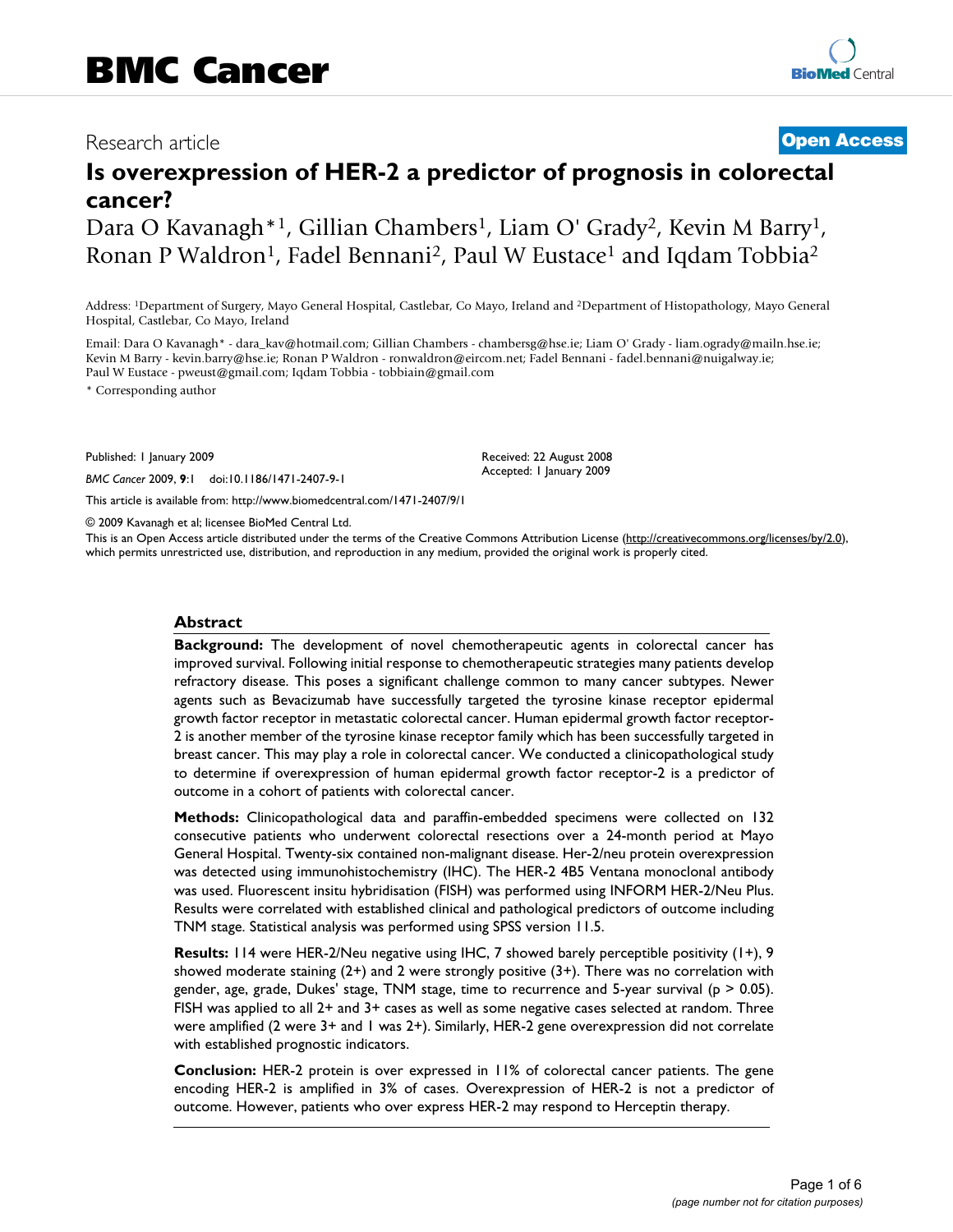# **Background**

Colorectal cancer is the second commonest cause of cancer-related death in the United States and the Western World [[1](#page-5-0),[2](#page-5-1)]. The 5-year relative survival rate is approximately 45% demonstrating an improvement from 30 years ago when the survival rate was 30%. Modifications in adjuvant therapy have been central to this observed improvement. Cytotoxic agents such as irinotecan and oxaliplatin have improved survival while the development of monoclonal antibodies against growth factor receptors has augmented their effects. A significant improvement in the median overall survival in patients with metastatic colorectal cancer was achieved when Bevacizumab (a monoclonal antibody directed against the tyrosine kinase receptor, VEGF) was added to a chemotherapy regimen of oxaliplatin and 5-fluorouracil ( $P =$ 0.0024) [[3](#page-5-2)].

The human epidermal growth factor receptor-2 (HER-2) is another member of the tyrosine kinase receptor superfamily. HER-2 protein is also known as c-erb-2 or *neu*. Slamon et al demonstrated that this is over expressed in 30% of patients with breast cancer [[4](#page-5-3)]. Trastuzumab (a monoclonal antibody directed against HER-2) has impacted upon survival in approximately 20% of patients who over express HER-2 and is now established therapy in the treatment of metastatic breast cancer [\[5\]](#page-5-4). Other members of the family include HER-1, HER-3 and HER-4. They all possess an extracellular ligand binding domain, a membrane spanning region and a cytoplasmic domain with tyrosine kinase activity. It is understood that HER-2 heterodimerises with other HER receptors unlike the other family receptors which possess a direct binding ligand. In tumour model systems overexpression of the HER-2 gene correlates with mitogenesis, malignant transformation, increased cell motility, invasion and metastasis [[6](#page-5-5)]. Overexpression of HER-2/neu in breast cancer is a useful marker of outcome. It correlates with a poor prognosis. Moreover, it is used to predict patient response to adjuvant chemotherapy and endocrine therapy and to select patients for immunotherapy with targeted monoclonal antibody therapy [\[7](#page-5-6),[8](#page-5-7)]. Intuitively, patients who over express HER-2 should respond to Trastuzumab (Herceptin) therapy independent of the tissue of origin of the cancer. Herceptin has been shown to inhibit colony formation of the HCA-colon cancer cell line and HCA-7 tumour xenografts [[9](#page-5-8)].

Several studies have reported a variety of protein and gene expression levels in colorectal cancer. Similarly there is a wide variability in the published literature in relation to survival benefit. This variety is predominantly due to a lack of standardisation of detection methods. Some studies have demonstrated up to 70% overexpression of cytoplasmic HER-2 [\[10](#page-5-9),[11](#page-5-10)]. Cytoplasmic HER-2 is incapable of transmitting the strong mitogenic signal via heterodimerisation of other members of the EGFR family. Others have reported membranous overexpression in 50% of patients with colorectal cancer [\[12\]](#page-5-11). The current study employed the monoclonal antibody 4B5 which is used to determine suitability for Herceptin therapy in breast cancer in our unit. We employed a FISH technique validated for therapeutic use in breast cancer. The aim of the current study was to establish the presence of membranous HER-2 protein overexpression in colorectal cancer, determine if there is gene amplification and establish whether overexpression of HER-2 is a predictor of outcome.

# **Methods**

A total of 132 patients were included for analysis. These represented consecutive patients who underwent colorectal resections at Mayo General Hospital from January 1st, 1998 to December 31<sup>st</sup>, 1999. The study was approved by the institutions' ethics committee. The study group consisted of 48 females and 84 males. The mean age was 67 years (range = 29 – 89 years). None of the patients had undergone preoperative chemotherapy or radiotherapy. The medical records of these patients were reviewed specifically regarding patient demographics, therapeutic strategies, pathological data and survival. Patients were followed up in accordance with international guidelines. Pathological subtypes included (number): adenomatous polyp (10), diverticulosis (7), IBD (5), ischaemia (2), Carcinoid (1), angiodysplasia (1) and colorectal cancer (106). Each specimen was formalin fixed and embedded in paraffin. Prior to inclusion each slide was verified by a pathologist.

# *Immunohistochemistry*

Staining for HER-2/neu protein was performed on 5 μm (micro-meter) thick slides using the Ventana PATHWAY HER-2 (4B5) mouse monoclonal antibody (Ventana Medical Systems, Tuscon, USA). There is significant correlation of staining between the CB11 antibody which is FDA approved and the HerceptTest. In our institution the 4B5 monoclonal antibody is utilised which is equally valid and used to determine suitability for herceptin therapy in breast cancer. Following deparaffinisation, antigen retrieval and incubation with blocking agent the 4B5 monoclonal antibody directed against HER-2/neu was incubated using an automated slide staining device. At the end of each incubation step, the Ventana automated slide stainer washed the sections and applied a cover slip to minimise evaporation of aqueous reagent. The primary antibody was then localised by a biotin-conjugated secondary antibody formulation that recognises mouse immunoglobulins. The specific antibody-secondary antibody-avidin/streptavidin-enzyme complex was then visualised with a diaminobenzidine stain. They were subsequently counterstained with haematoxylin, dehy-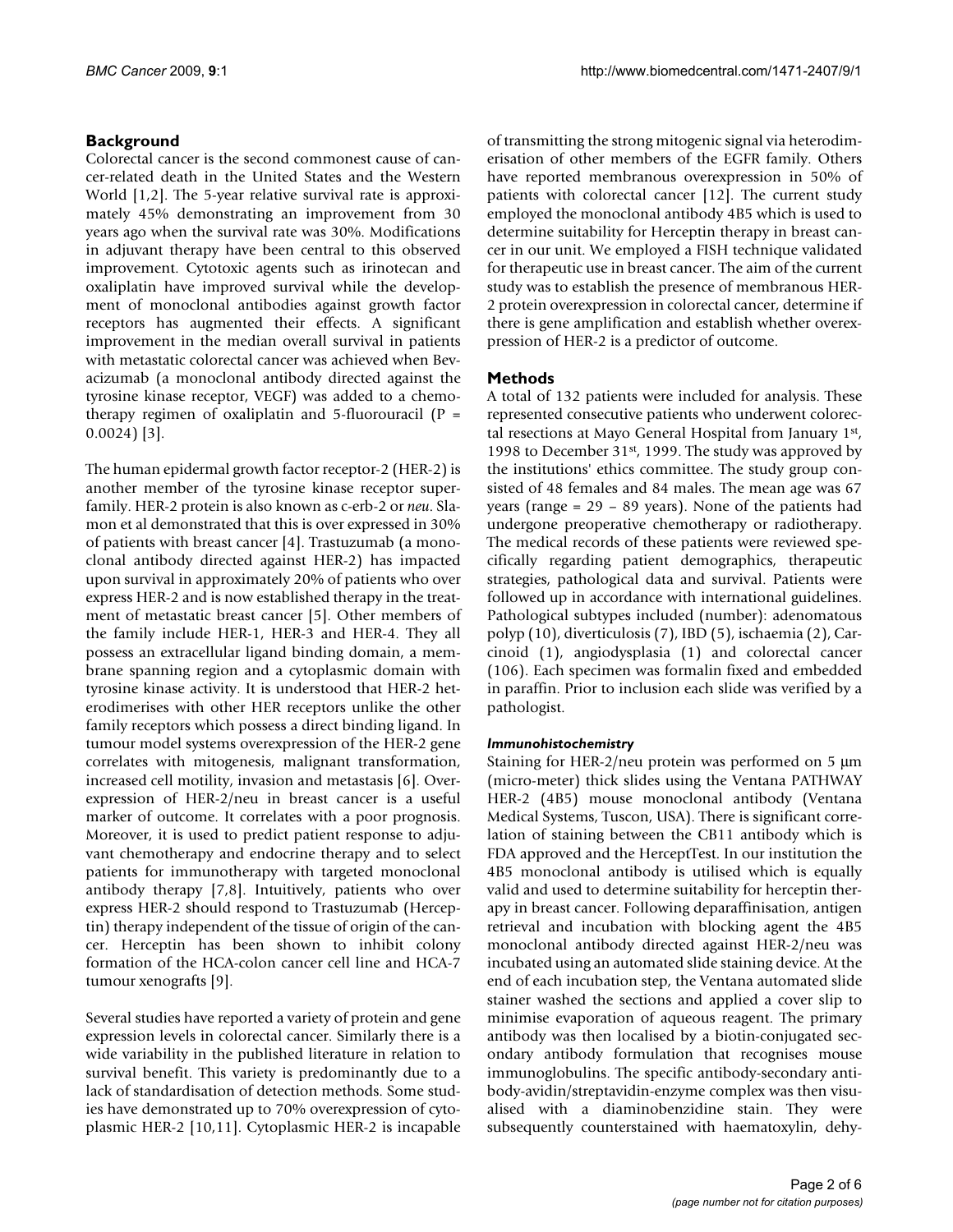drated and cover slips were mounted. Slides were viewed by two independent pathologists blinded to each others findings. Negative controls were created by the omission of primary antibody and replacement with phosphate buffered saline (PBS). Invasive breast cancer specimens were utilised as positive controls. Slides were scored using a four-tiered scoring system according to manufacturer's guidelines. Score 0 is defined as no staining or membranous staining in < 10% of tumour cells. Score 1+ is defined as faint membrane staining in > 10% of tumour cells. Score 2+ is defined as weak to moderate staining in > 10% of tumour cells and a score of 3+ is defined as strong staining of the entire membrane in > 10% of tumour cells. A score of 0 or 1+ was considered negative while a score of 2+ or 3+ was considered positive. Cytoplasmic staining may have been present but was not included in the determination of positivity.

Fluorescent *insitu* hybridisation (FISH) was applied to all 2+ and 3+ cases as well as a random selection of negative cases. This was conducted using the INFORM HER-2/neu plus probe kit. This technique utilises two fluorescent radiolabelled probes: LSI HER-2 (specific to the HER-2 gene locus) and CEP 17 (specific to the alpha satellite DNA sequence at the centromeric region of chromosome 17). The former stains orange while the latter stains green. The slides were evaluated for the HER-2 gene using a fluorescent microscope where a cell is considered to show amplification if  $> 4$  signals of HER-2/neu is detected.

Statistical analysis was performed using SPSS version 11.5. HER-2 protein and gene expression were correlated with clinicopathological parameters and 5-year cancer-related survival using chi-squared testing. Patients who died within 30 days of surgery were excluded from the 5-year cancerrelated survival. Patients were followed up for a median of 48.5 months (Range =  $1-121$  months). For all tests, P < 0.05 was considered to be statistically significant.

# **Results**

One hundred and thirty two consecutive patients were included in the study. Twenty six of these had non-malignant disease.

## *Immunhistochemical detection of HER-2/neu overexpression*

HER-2/neu overexpression was not detected in benign tissues. Ten percent of patients exhibited a score of 2+ or 3+ and were considered positive as shown in Table [1/](#page-2-0)Figure [1.](#page-2-1) Positive staining was found in 2 (7%) of the 27 rectal carcinomas and 9 (11%) of the 79 colon cancers. The interobserver agreement was 0.91 as illustrated in Table [2.](#page-3-0)

The clinical and pathological features of these patients are presented in Table [3](#page-4-0). Tumours that over expressed HER-2

<span id="page-2-1"></span>

## Figure 1

**Immunohistochemical staining for HER-2/neu (Haematoxylin & eosin, magnification × 200)**. Breast cancer cells were used as a positive control (not shown). a.) Faint membrane staining is shown in  $> 10\%$  of tumour cells (1+). b.) Weak to moderate staining of the entire membrane (2+). c.) Strong staining of the entire membrane in > 10%.

were predominantly poorly differentiated and Dukes C. This correlation was not significant ( $p = 0.72$ ). There was no correlation between HER-2/neu overexpression and age, gender, lymphovascular invasion, TNM stage, perineural invasion or tumour size.

## *HER-2/neu gene amplification*

FISH analysis demonstrated gene amplification in 2 rectal (both 3+) and one colon (2+) cancer (Table [1](#page-2-0) & Figure [2\)](#page-4-1). In randomly selected tumours which demonstrated negative staining for HER-2 (0+ and 1+) none revealed amplification of the gene. There was no correlation between gene expression and clinical or pathological parameters.

# *Correlation with survival*

This was carried out on patients with cancer-related death who died a minimum of 30 days following resection. The 5-year survival for well, moderately and poorly differentiated cancer was 78%, 58% and 42% respectively. The 5 year survival by Dukes' stage for A, B, C, D were 86%, 78%, 53% and 13% respectively. There was no correlation

<span id="page-2-0"></span>

| Table 1: Overexpression of HER-2/neu gene and protein in |  |
|----------------------------------------------------------|--|
| colorectal cancer                                        |  |

| Immunohistochemical score | n(%)                         | FISH amplification                                                               | n(%)           |
|---------------------------|------------------------------|----------------------------------------------------------------------------------|----------------|
| 0<br>l+<br>$2+$<br>$3+$   | 0(0)<br>7(7)<br>9(8)<br>2(2) | > 4 signals/cell<br>> 4 signals/cell<br>$>$ 4 signals/cell<br>$>$ 4 signals/cell | 0<br>0<br>2(2) |

HER-2 protein was not over expressed in non-malignant colorectal specimens. The HER-2/neu gene was not over amplified in selected non-malignant specimens.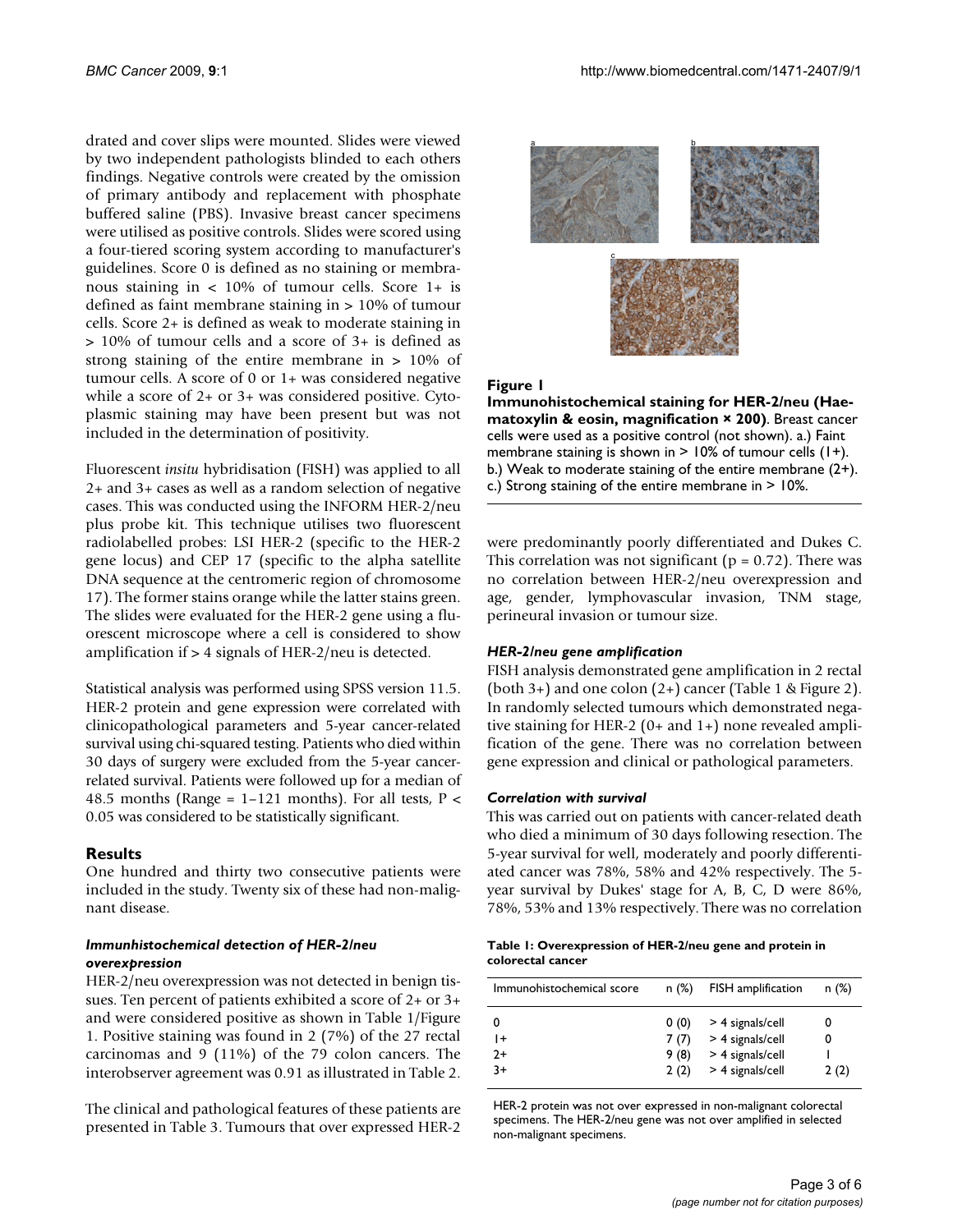|                                                |             |                    | Pathologist 2             |                          |                | Total          |
|------------------------------------------------|-------------|--------------------|---------------------------|--------------------------|----------------|----------------|
|                                                |             |                    | $ + $                     | $2+$                     | $3+$           | 1.00           |
| Pathologist I                                  | $ + $       | Count (n)          | 7                         |                          | 0              | 8              |
|                                                |             | Pathologist I (%)  | 87.5                      | 12.5                     | 0              | 100            |
|                                                |             | Pathologist 2 (%)  | 100                       | 11.1                     | 0              | 44.4           |
|                                                |             | % of Total         | 38.9                      | 5.6                      | 0              | 44.4           |
|                                                | $2+$        | Count (n)          | 0                         | 8                        | 0              | 8              |
|                                                |             | Pathologist I (%)  | 0                         | 100                      | 0              | 100            |
|                                                |             | Pathologist 2 (%)  | 0                         | 88                       | 0              | 44.4           |
|                                                |             | % of Total         | 0                         | 44                       | 0              | 44.4           |
|                                                | $3+$        | Count (n)          | 0                         | 0                        | $\overline{2}$ | $\overline{2}$ |
|                                                |             | Pathologist I (%)  | 0                         | 0                        | 100            | 100            |
|                                                |             | Pathologist 2 (%)  | 0                         | 0                        | 100            | 11.1           |
|                                                |             | % of Total         | 0                         | 0                        | 11.1           | 11.1           |
|                                                | Total       | Count (n)          | $\overline{7}$            | 9                        | $\mathbf{2}$   | 18             |
|                                                |             | Pathologist I (%)  | 38.9                      | 50                       | 11.1           | 100            |
|                                                |             | Pathologist 2 (%)  | 100                       | 100                      | 100            | 100            |
|                                                |             | % of Total         | 38.9                      | 50                       | 11.1           | 100            |
|                                                |             |                    | <b>Symmetric measures</b> |                          |                |                |
|                                                | Value       | Standard error (a) | Approximate T (b)         | Approximate significance |                |                |
| Kappa coefficient<br>Number of valid cases (n) | 0.906<br> 8 | 0.092              | 4.894                     | 0.00                     |                |                |

### <span id="page-3-0"></span>**Table 2: Calculation of the interobserver agreement (kappa coefficient)**

a Not assuming the null hypothesis.

b Using the asymptotic standard error assuming the null hypothesis.

between HER-2/neu protein overexpression and disease-free or overall survival as illustrated in Figure [3](#page-4-2). ( $p = 0.9$ :  $p = 0.8$  respectively)

# **Discussion**

EGFR and HER-2/neu are therapeutic targets in a variety of malignancies due to their overexpression. These can be targeted utilising antibodies directed against the extracellular domains or tyrosine kinase inhibitors. These strategies have been successful in the area of breast cancer and EGFR has been effective in the treatment of metastatic colorectal cancer. Not all patients who overexpress HER-2/neu respond to treatment with Herceptin (25%). The published data report varying rates of HER-2 overexpression in colorectal cancer. The current study was undertaken with a view to establishing a potential role for Herceptin therapy in colorectal cancer by utilising an internationally validated detection method.

Our data demonstrates that HER-2 protein is overexpressed in 11% of cases while the gene is amplified in 3%. While this did not correlate with prognostic indices or survival all cases were poorly differentiated Dukes' C cancers. A lack of consistency between the two techniques has

been previously described [\[12\]](#page-5-11). This may be interpreted by the hypothesis that protein expression is achieved by transcriptional activation of genes other than the HER-2 gene. Both techniques are used in determining treatment response in breast cancer provided the technique is validated. The wide range of protein (0–70%) and gene (0– 30%) expression in colorectal cancer is largely due to the lack of standardisation of the detection methods [\[13](#page-5-12)[-18](#page-5-13)]. High protein rates are often reported due to detectable cytoplasmic HER-2 which is not targeted by Herceptin. Immunohistochemistry is relatively inexpensive, widely available, easy to preserve, less time consuming and requires a routine microscope. Assessment by two pathologist with minimal interobserver variability improves the accuracy. The variability in antigen retrieval, antibody type and inconsistent storage of paraffin embedded tissues limits it accuracy. FISH uses a more objective scoring system, is automated and has a sensitivity of 96% and a specificity of 100% [\[19\]](#page-5-14). However, it is expensive, time consuming, requires a fluorescent microscope and it is difficult to distinguish tumor cells from normal stromal cells. Emerging results suggests that FISH is more accurate than immunohistochemistry in predicting patient outcome and response to herceptin [\[20](#page-5-15)].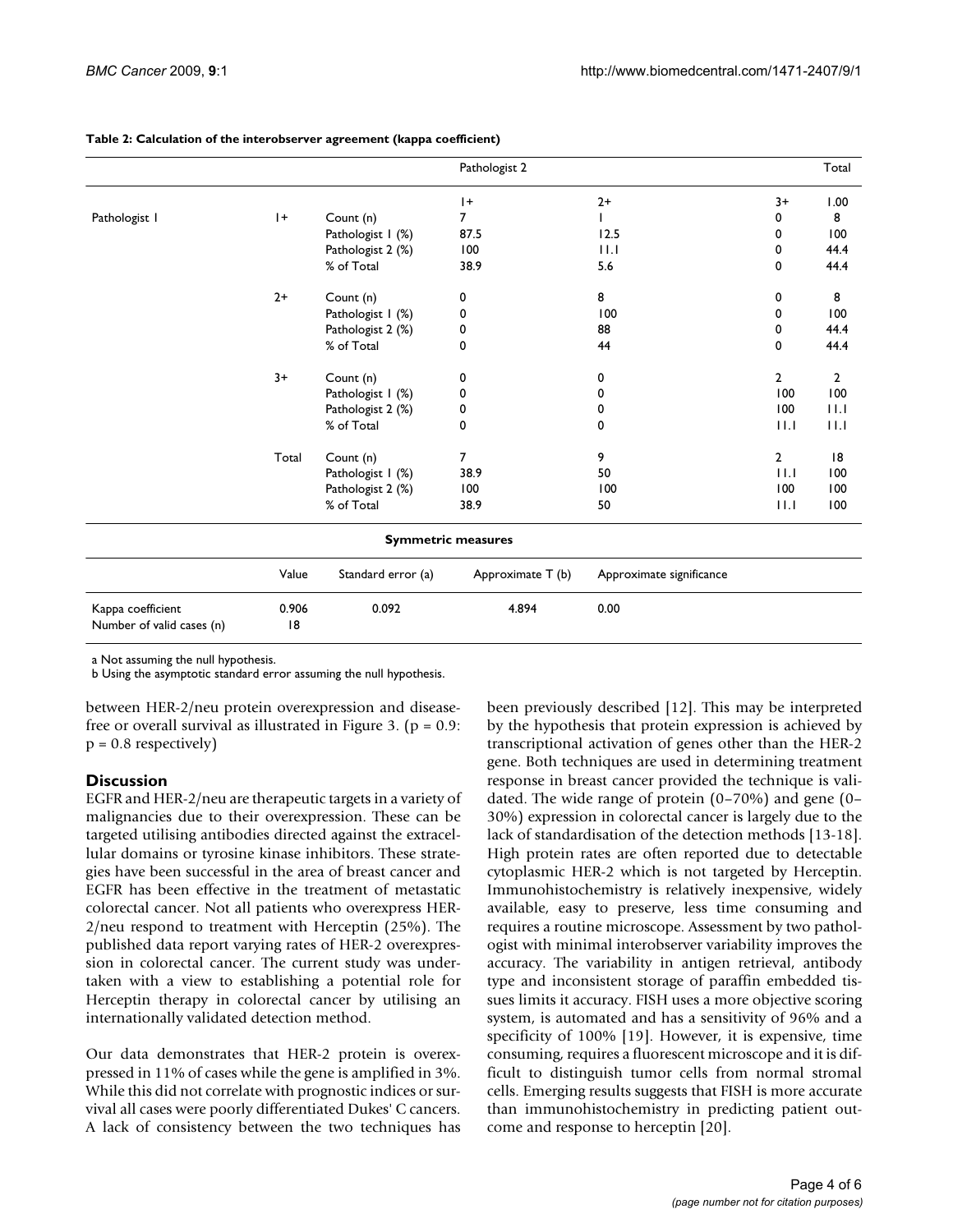| Variable                            |             |
|-------------------------------------|-------------|
| Gender (number (%))                 |             |
| Male                                | 71 (67)     |
| Female                              | 35 (33)     |
| Age (Range in years)                | 67 (29 _89) |
| Dukes stage (number (%))            |             |
| A                                   | 14(13)      |
| B                                   | 21(20)      |
| C                                   | 55 (52)     |
| D                                   | 16 (15)     |
| Histological grade (number (%))     |             |
| Well                                | 14(13)      |
| Moderate                            | 65(61)      |
| Poor                                | 27(26)      |
| Site of tumour (number (%))         |             |
| Right colon                         | 18 (17)     |
| Transverse colon                    | 6(6)        |
| Left colon                          | 55 (52)     |
| Rectum                              | 27(25)      |
| 5-year survival (%)                 | 48          |
| Cancer specific 5-year survival (%) | 51          |

<span id="page-4-0"></span>**Table 3: Clinicopathological features of patients with colorectal cancer (n = 106)**

We have not demonstrated that overexpression of HER-2 predicts survival however we have shown that it tends to appear in a more aggressive phenotype. Lazaris et al identified a 36% expression rate and a role as an predictor of poor outcome [\[21\]](#page-5-16). Similarly Park et al reported a 47% protein expression rate using a polyclonal antibody (Zymed laboratories, South San Francisco, USA) and correlated overexpression with a higher incidence of postop-

<span id="page-4-1"></span>

Figure 2

**Fluorescence in situ hybridisation of HER-2 gene amplification**. Amplified HER-2/neu gene forms multiple scattered signals as illustrated with the white arrows.

<span id="page-4-2"></span>

## Figure 3

**Kaplan-Meier plot for: a.) disease-free and b.) overall survival in 106 colorectal cancer patients comparing HER-2 positive and HER-2 negative patients**. There was no significant correlation with both parameters and HER-2 overexpression.

erative recurrence [[12\]](#page-5-11). Conversely, Schuell et al demonstrated an overexpression rate of 4% using the validated HercepTest. This did not correlate with survival [[22](#page-5-17),[23\]](#page-5-18). The HER-2 overexpression rate of 11% demonstrated in the current study may approach significance in relation to poor prognosis in a larger patient cohort. The methodology utilised is internationally validated in selecting patients who undergo treatment with Herceptin for metastatic breast cancer.

A phase II trial in conjunction with the National Cancer Institute demonstrated low levels of HER-2 overexpression (8%) however when these patients with metastatic colorectal cancer were treated with Herceptin in combination with irinotecan 5 of 7 patients who overexpressed it responded to therapy [\[24](#page-5-19)]. Under the current staging system within a specific stage a variable spectrum of outcome exists (> 25% in stage II disease). The development of gene signatures may unfold subsets within a given stage who have a worse prognosis and therefore require different adjuvant therapies [[25](#page-5-20)]. One of these genes may be the HER-2/neu gene.

# **Conclusion**

We have not demonstrated compelling evidence supporting a potential role for Herceptin in colorectal carcinoma as shown in breast cancer. Similarly we have not revealed that it is an important prognostic indicator. Some patients who overexpress HER-2 (11%) will respond to Herceptin. The evolution of signature genes in colorectal cancer and molecular profiling may facilitate identification of the small subset of patients overexpressing HER-2 who will have a favourable response to Herceptin therapy.

# **Competing interests**

The authors declare that they have no competing interests.